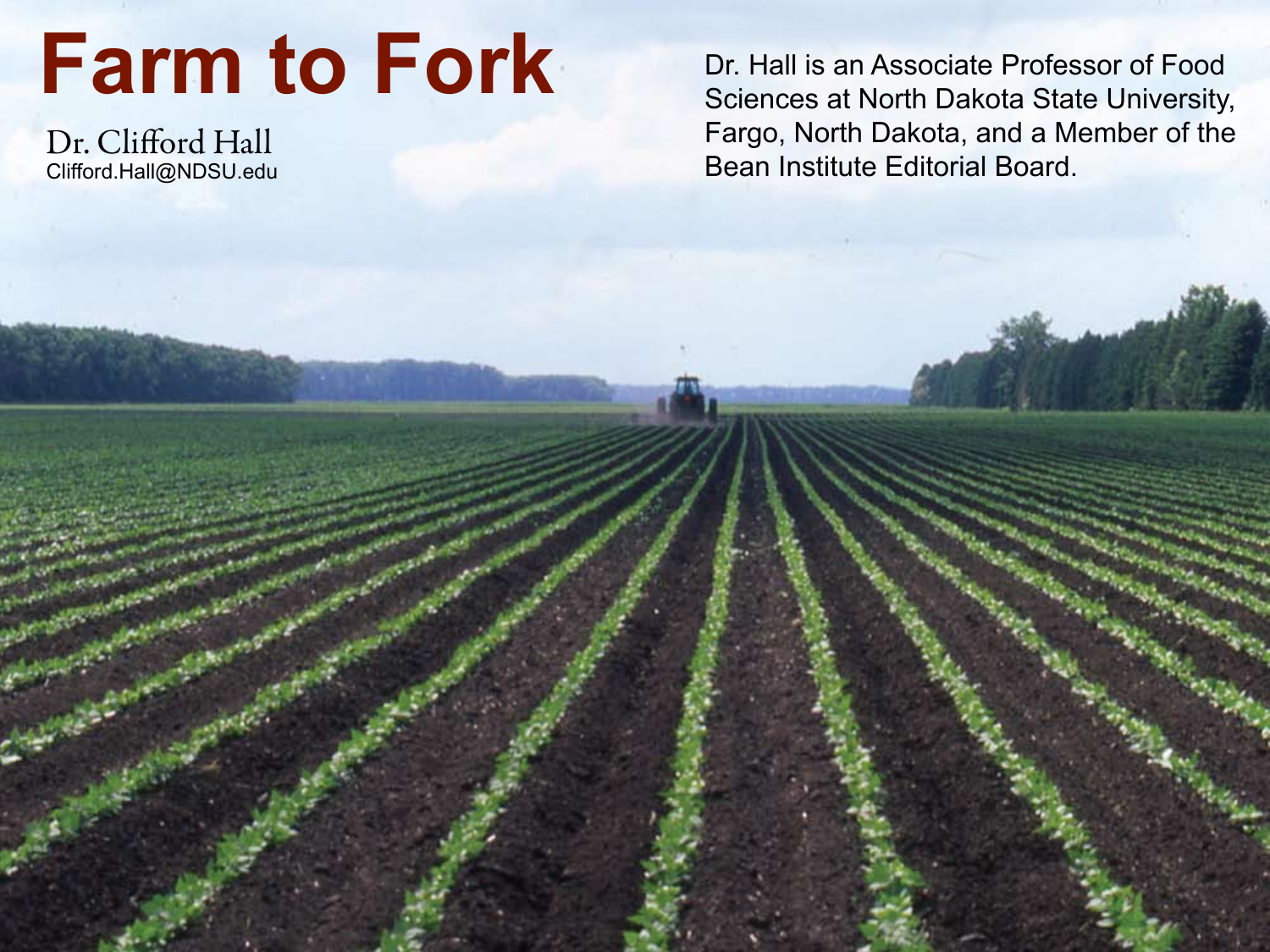"Farm to fork" is a model that encompasses the flow of food from the time the seed is planted until the finished product reaches the consumer's plate. Understanding that what happens on the farm can influence the product consumed allows for the production of higher quality and safer food.

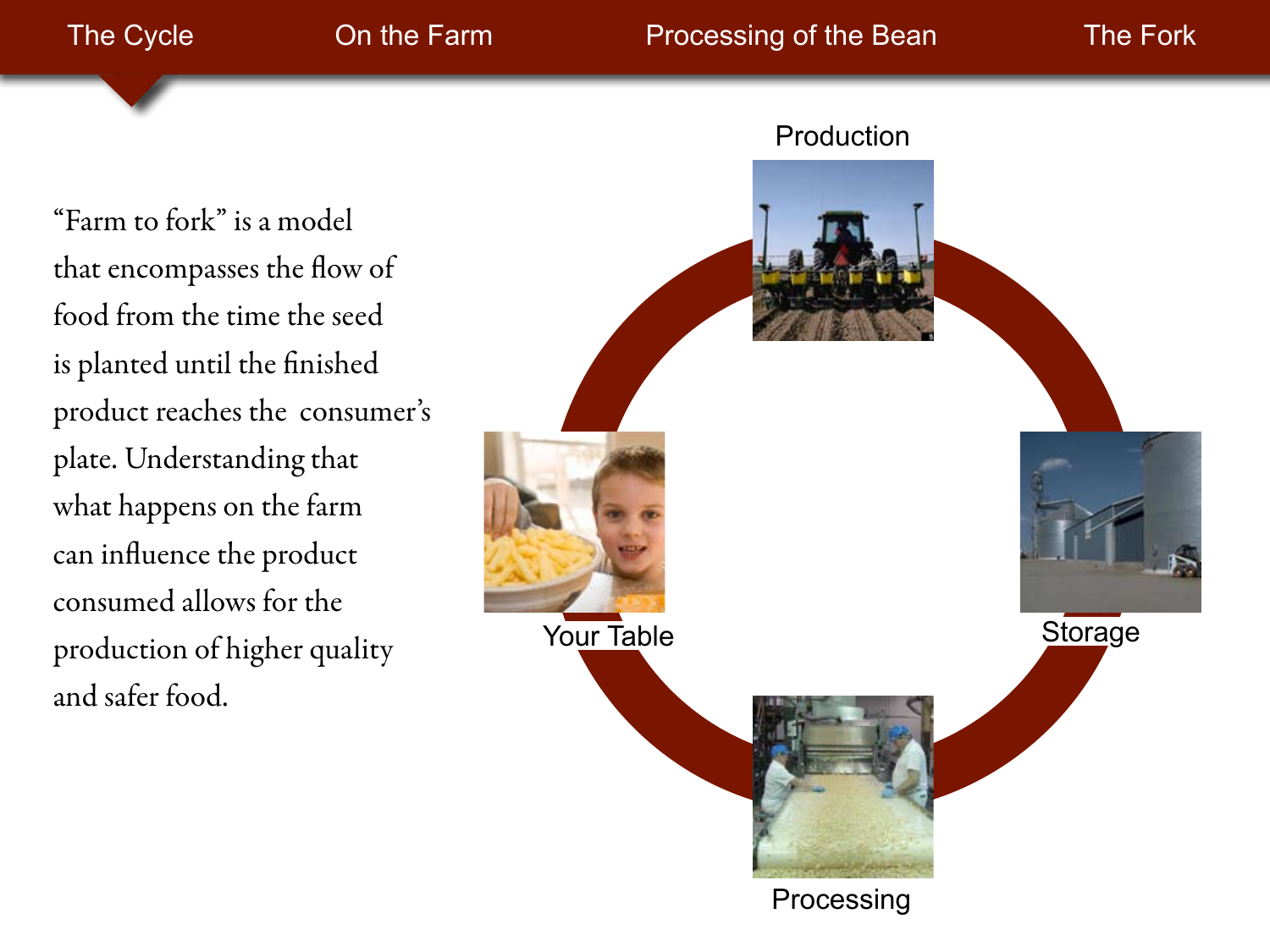Beans belong to the family of plants called legumes. A legume is a plant that produces seeds in a pod (fruit) and may have the ability to fix atmospheric nitrogen. The physical shape of the seed helps distinguish beans from peas and lentils. Usually, beans are kidney-shaped or oval, peas are round and lentils are flat disks. Most dry beans grown in this country belong to the species Phaseolus vulgaris, or common bean.

The term "dry beans" includes varieties of beans other than green beans, string beans and soybeans. Dry beans are available uncooked in sealed bags or pre-cooked in cans. The type or variety of bean grown is dependent on how the bean will be consumed. The beans below represent a hand full of the beans grown worldwide.

#### Cultivar



Light Red Kidney Beans **Pinto Beans** Pinto Beans Black Beans Navy Beans Small Red Beans







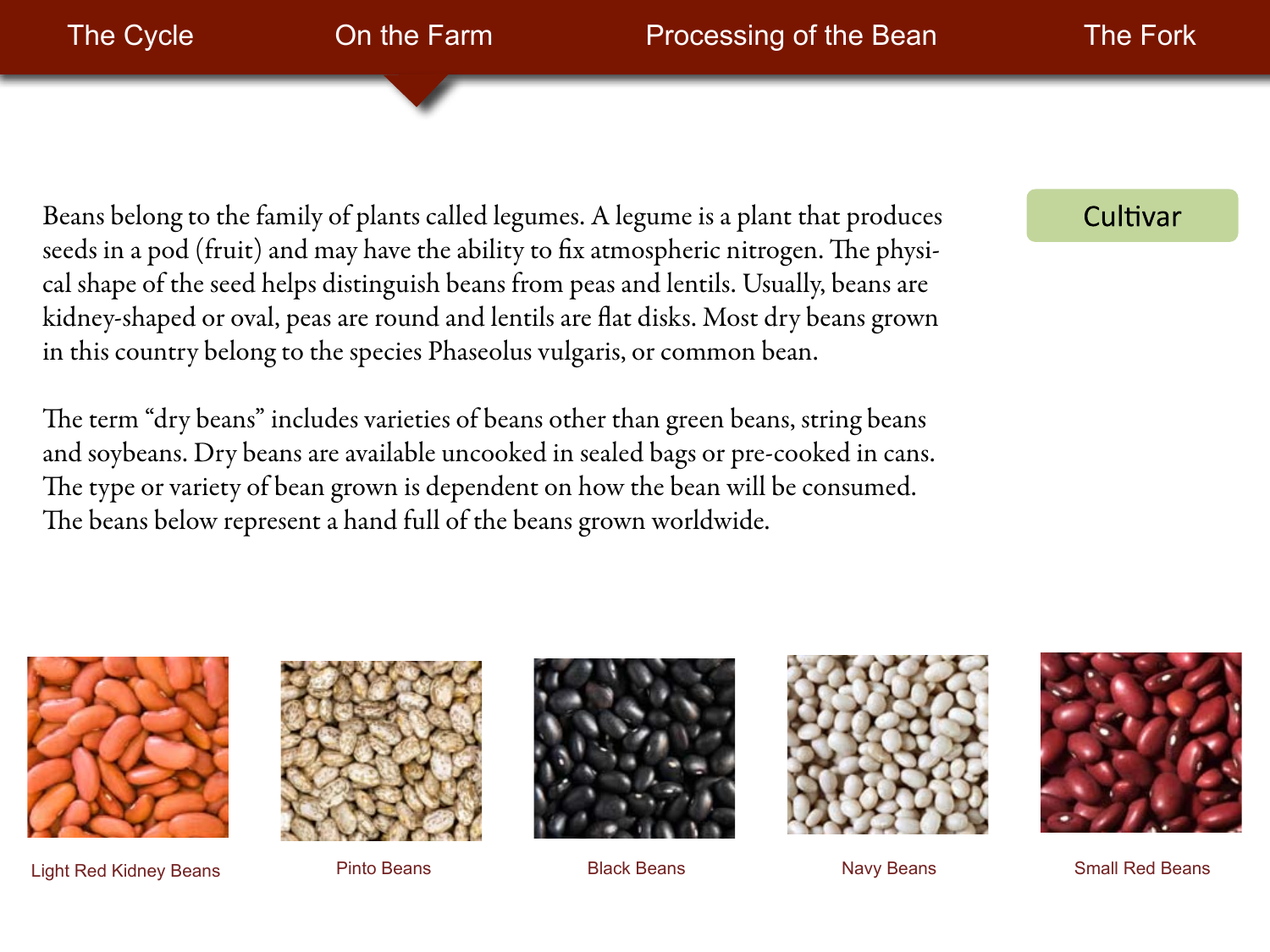

Agronomics is the science and economics of crop production and land management. Today's bean producers are business people and stewards of the land. America is by far the world leader in quality bean production. That's because the equipment used for harvesting is the most modern and technically advanced in the world. Each year, U.S. farmers plant from 1.5 to 1.8 million acres of dry beans. Beans can be planted in May and take about 12-14 weeks to grow to full height. Under ideal condition the soil should reach a temperature of 65 °F.





Photo by Howard F. Schwartz, Colorado State University, Bugwood.org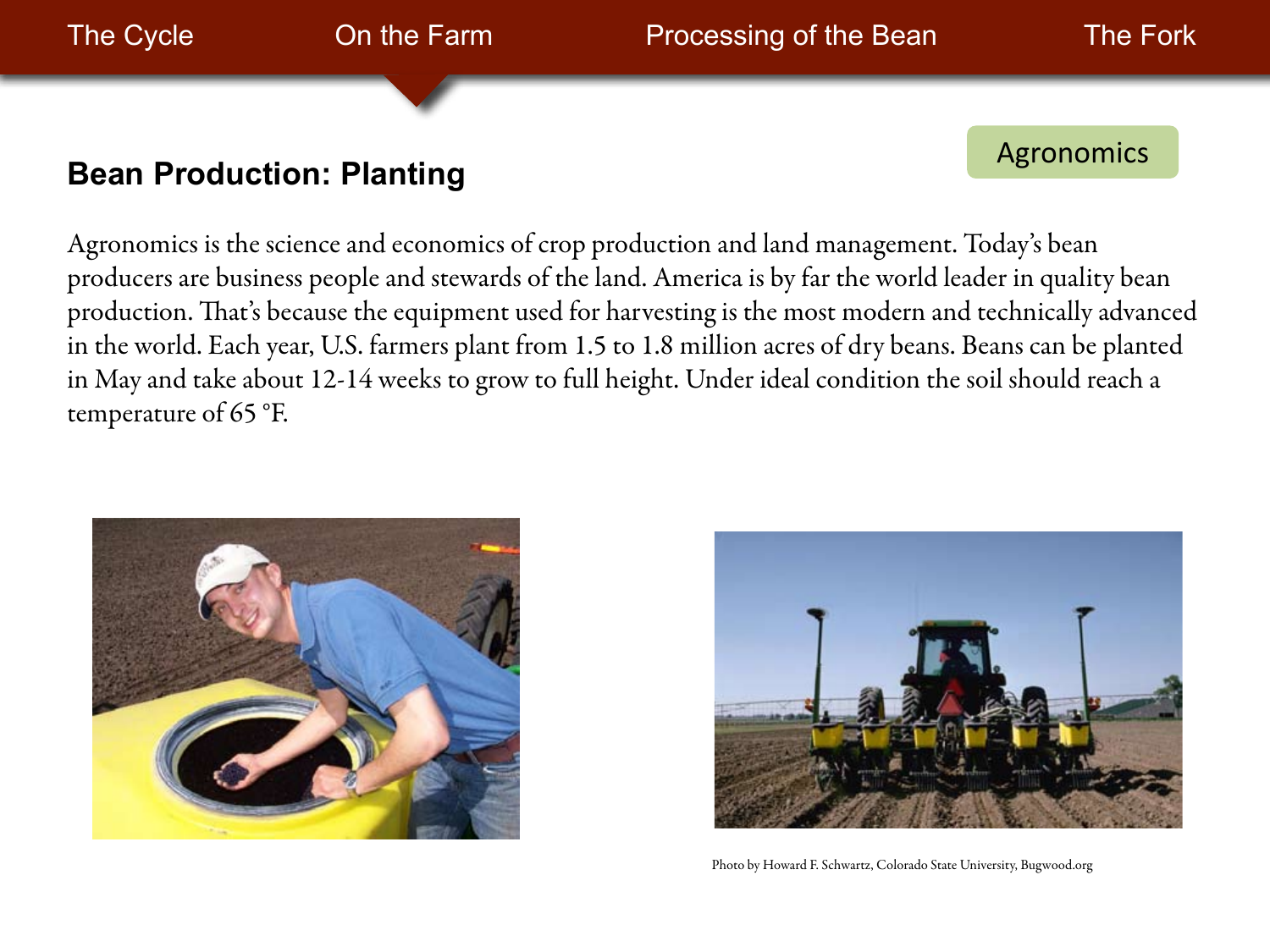

Once the beans have been covered with soil during the planting step, the dry bean picks up moisture from the soil. Once the seed has absorbed enough water it begins to soften and eventually germinates. As long as the soil remains above 65 °F, beans will germinate quickly. Germination usually occurs around 12-15 days after planting.

See http://www.playfulearning.com/Playful\_Learning/Blog/Entries/2008/7/11\_Bean\_Seeds.html for video of germination.

![](_page_4_Figure_3.jpeg)

![](_page_4_Picture_4.jpeg)

http://www.infovisual.in o/01/020 en.html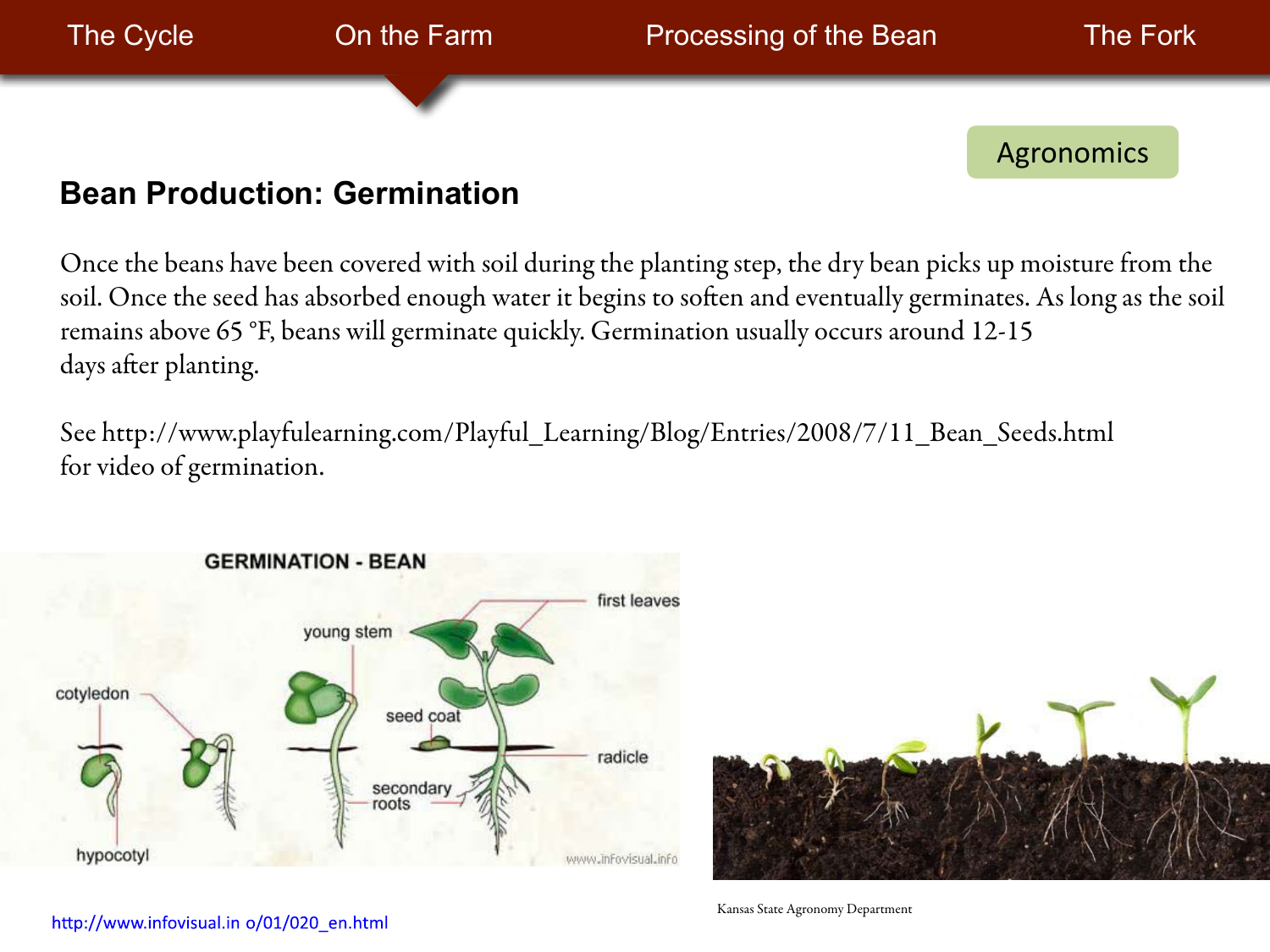Agronomics

# **Bean Production: Growth and Flowering**

Once the plant has germinated and emerged from the soil, it enters the second stage of life where it grows to a height of 12 to 18 inches. At these heights, most beans are considered mature and begin to develop small flowers that vary in color depending on the bean variety. All this activity occurs 4-6 weeks after germination.

![](_page_5_Picture_7.jpeg)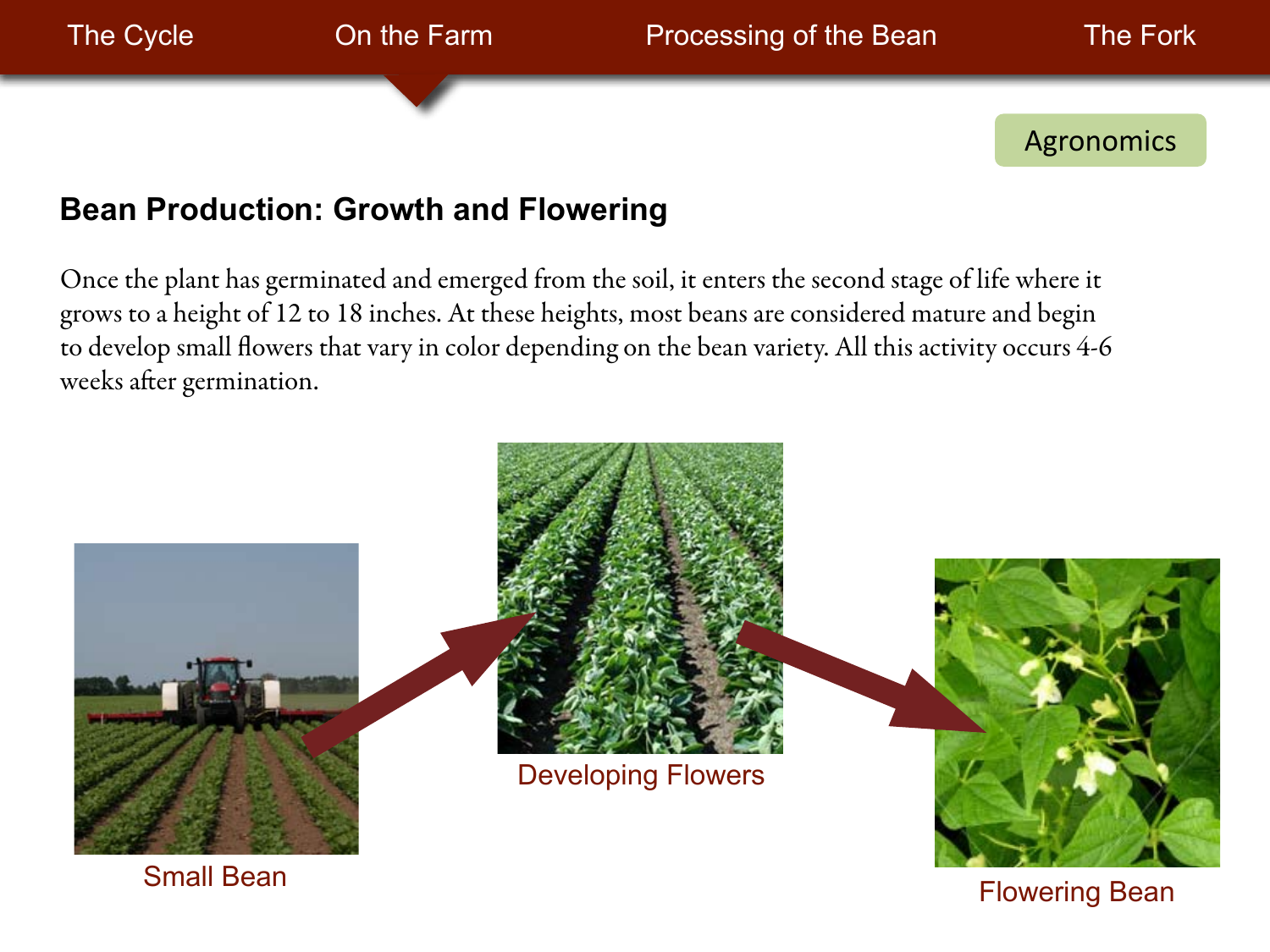Agronomics

# **Bean Production: Pod Development and Maturation**

After flowering, insects such as bees fertilize the flowers. Eventually the flowers give way to pods, within which the small beans begin to take shape. During the next several weeks the beans within the pods continue to increase in size. The pods generally hold anywhere from 1 to 6 seeds. The warm summer days ripen the beans inside the pods. One or two weeks before harvest, the plants change color from green to golden yellow, signaling they are ready for harvest.

![](_page_6_Picture_7.jpeg)

Bean in Pods

Mature Beans

![](_page_6_Picture_10.jpeg)

Top and right photos by Howard F. Schwartz, Colorado State University, Bugwood.org

![](_page_6_Picture_12.jpeg)

Dry Beans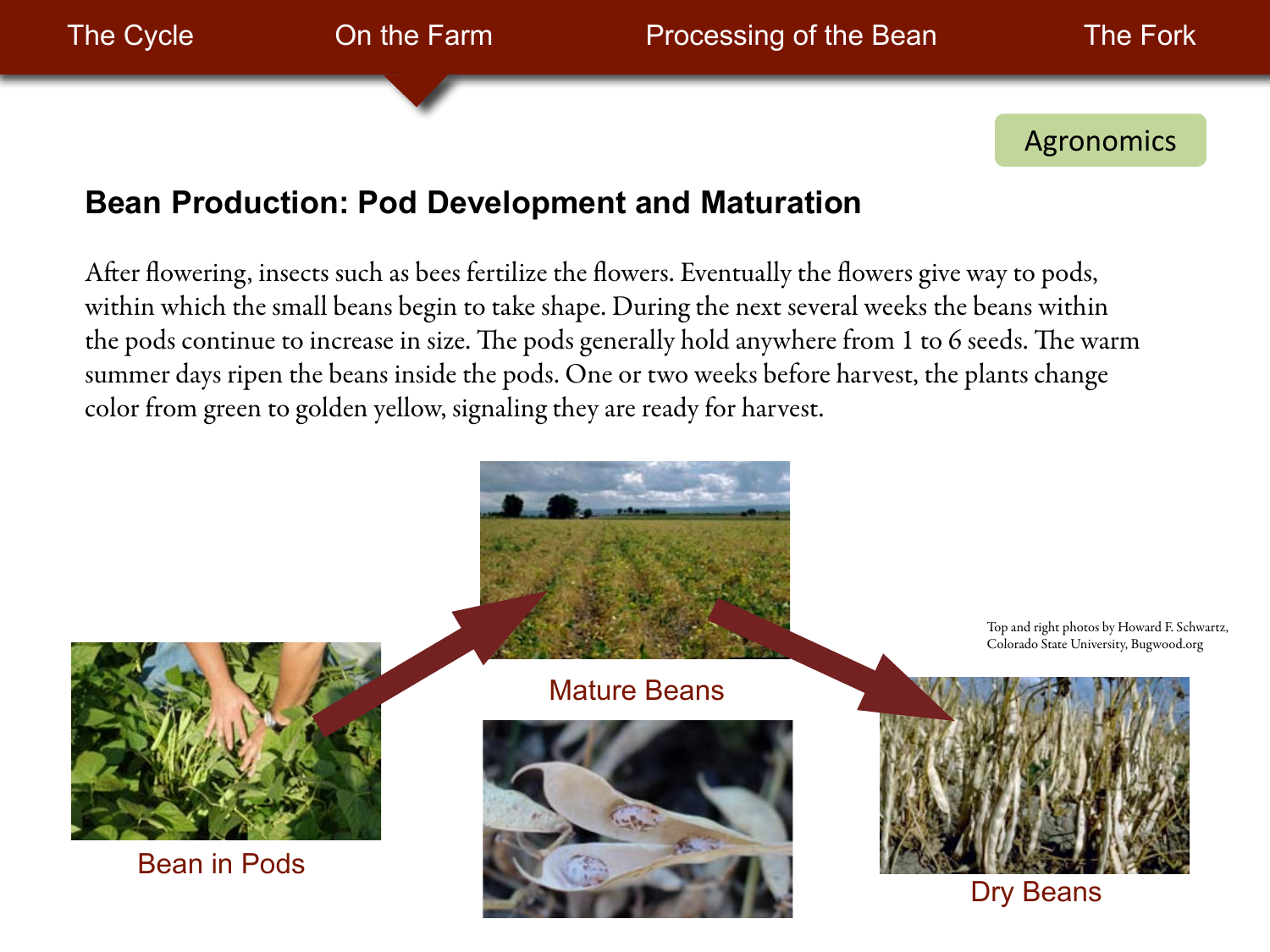![](_page_7_Picture_0.jpeg)

## **Bean Production: Harvesting**

After the leaves have turned yellow and dropped from the plant, only the stems and dry pod remain. Harvesting begins at this stage in August and can last until October in the United States . The harvesting results in the removal of the pod from the bean. The dry, free flowing beans are then transferred from the combine into a truck which then transports the beans to storage bin on the farm or at a bean elevator.

![](_page_7_Picture_3.jpeg)

Transfer of Beans to Truck

Cutting of Beans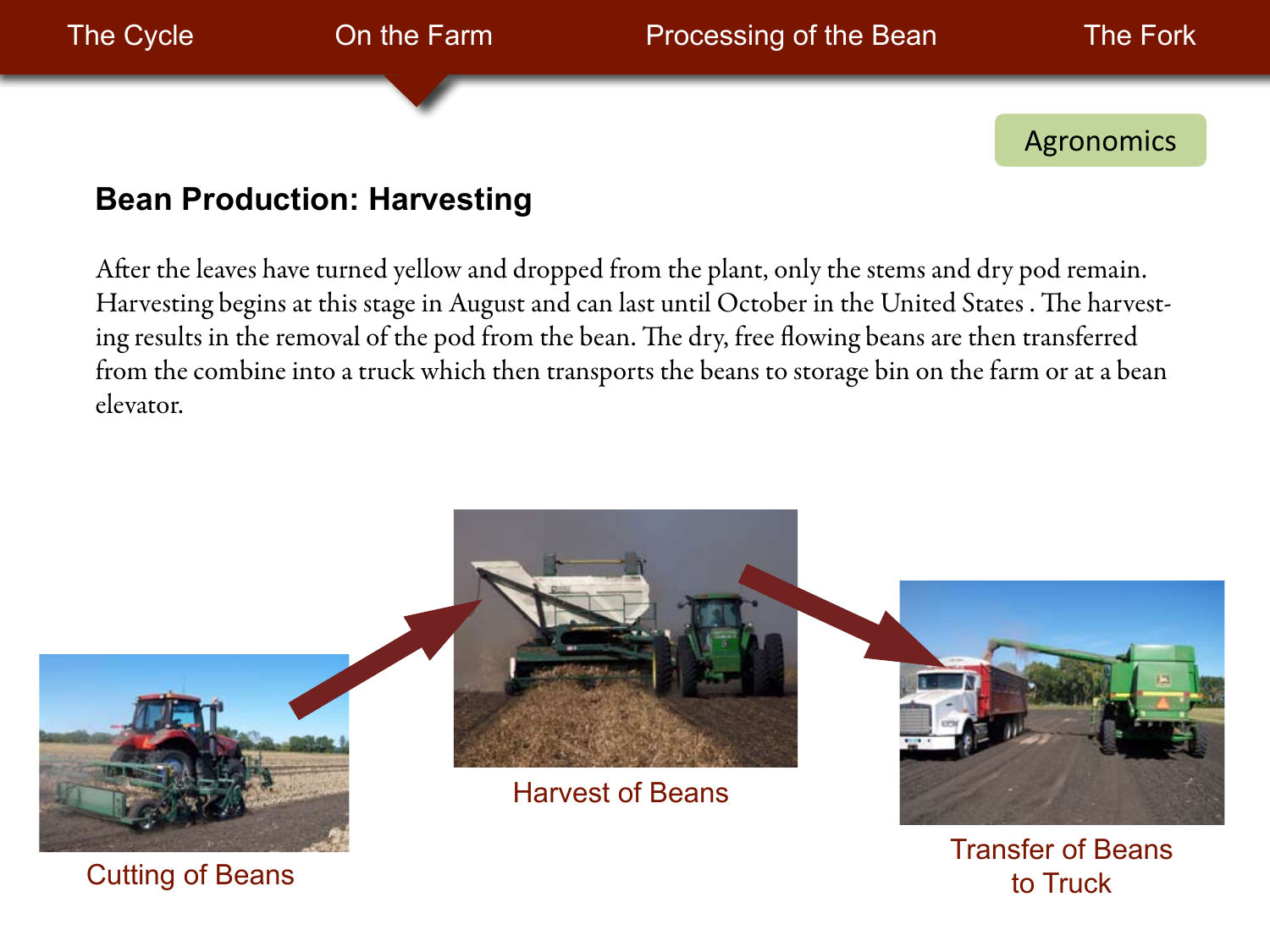# **Introduction**

The processing segment of the farm to fork model begins when the beans are removed from the bean elevator and shipped to a processing facility. At the factory, beans are cleaned and then processed into ingredient or consumer products. Products such as packaged dry beans, canned bean products and bean flours all result from processing.

![](_page_8_Picture_6.jpeg)

Processing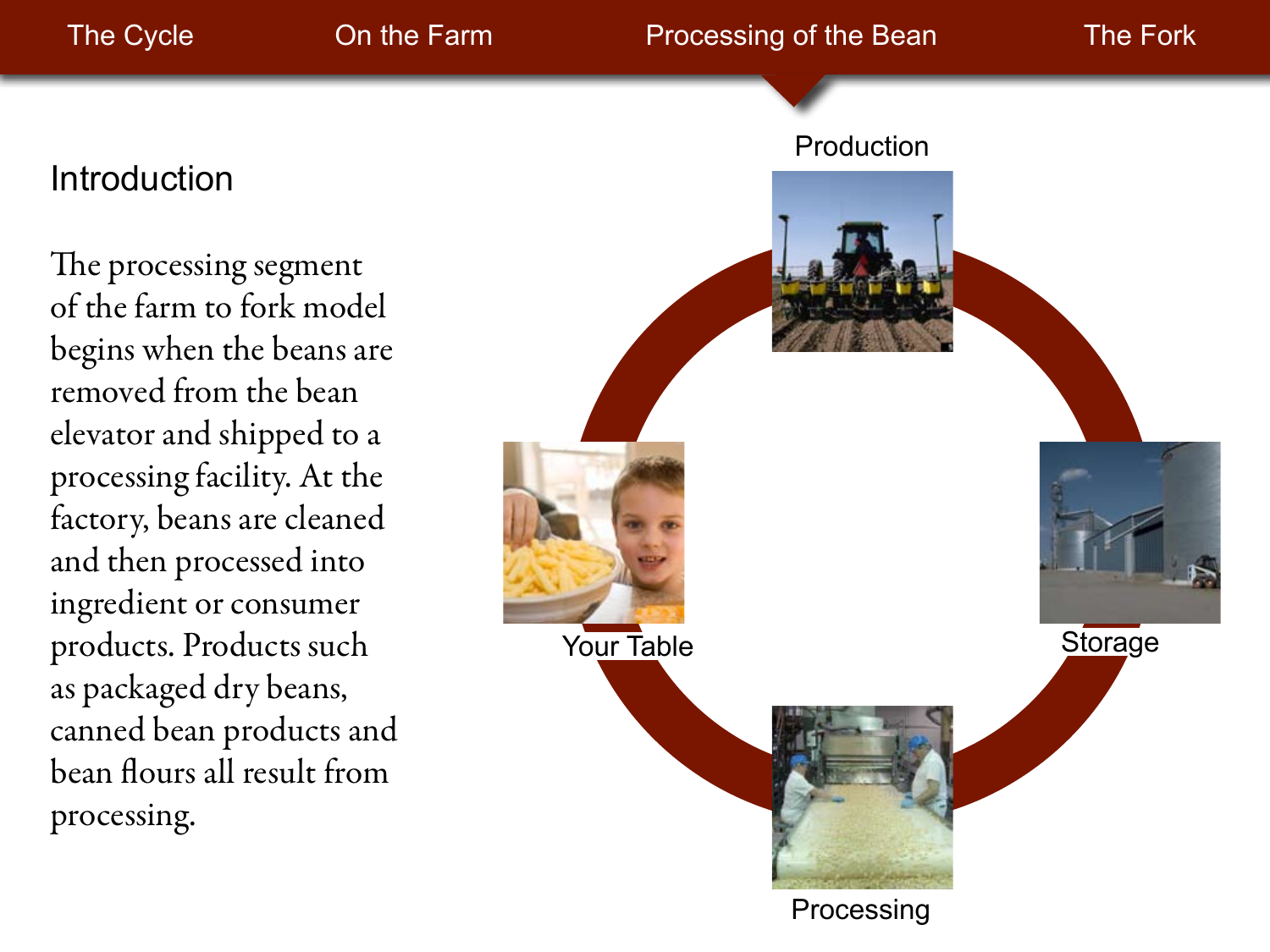#### The Cycle **Charlot Congress** On the Farm **Processing of the Bean** The Fork

Beans received from farmers are those that have come from the combine and have been transported to a bean elevator. As a result, beans will have an average of 4-8% foreign material, broken beans and beans of varying color depending on the season. The bean elevator will then condition the bean in preparation for further processing or packaging.

Dry packaged beans are beans that have been re-conditioned and then packed into containers, which are usually plastic bags for the retail market. These beans are then used by consumers where they are soaked and then cooked or added to recipes.

Processed beans are bean products that have been created from dried beans. Processed beans imply that an additional step beyond conditioning has been completed on the beans resulting in products such as canned beans, baked beans, bean pastes, puffed snacks, texturized analogs and cereal products. In addition, refried beans, rehydrated beans and bean flours can be made from the further conditioned dry beans.

#### Cleaning

![](_page_9_Picture_8.jpeg)

![](_page_9_Picture_9.jpeg)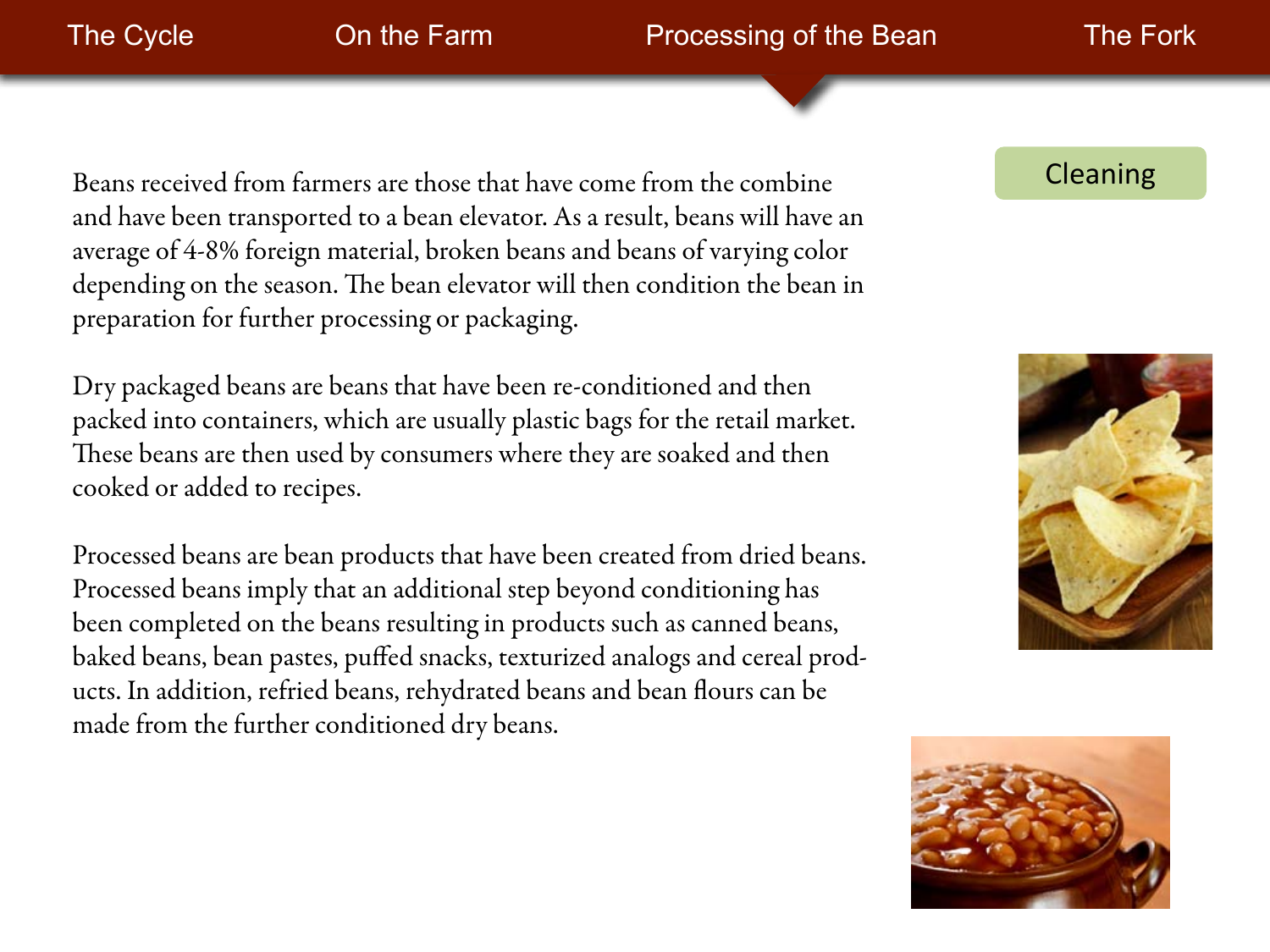### Conditioning

![](_page_10_Picture_5.jpeg)

Conditioning is designed to remove foreign material, broken beans, stones, and off-colored beans. Uniformity in the beans aid in further processing and allows for the beans to soak up water and cook uniformly. Cleaning is conducted using a variety of methods that include gravity separators, sifters, sieves, aspirators, destoners and color sorters.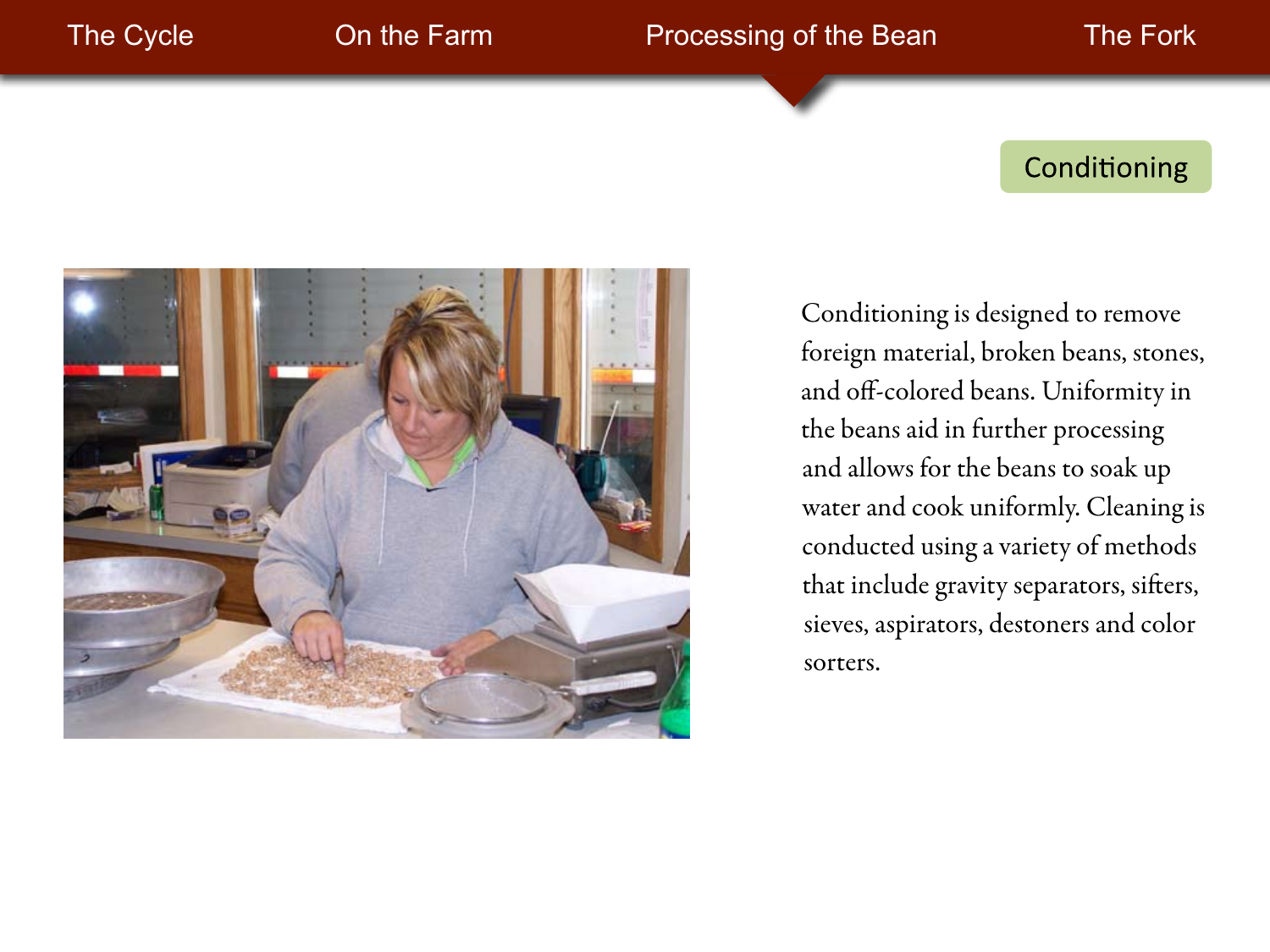#### The Cycle **Charlot Congress Contine Farm** Processing of the Bean The Fork

The use of gravity separators, sifters, sieves, destoners and Conditioning aspirators allows the processor to remove foreign material, stones, broken beans and split beans. These methods, however, do not separate beans by color. A color sorter uses optical technology and near infrared systems to separate the beans by color and shape. A combination of all these cleaning techniques results in beans which are of similar color and free of broken and split beans. In general, beans that are split can be used for making pastes and flours. The foreign material is discarded and rarely ever observed in high quality beans.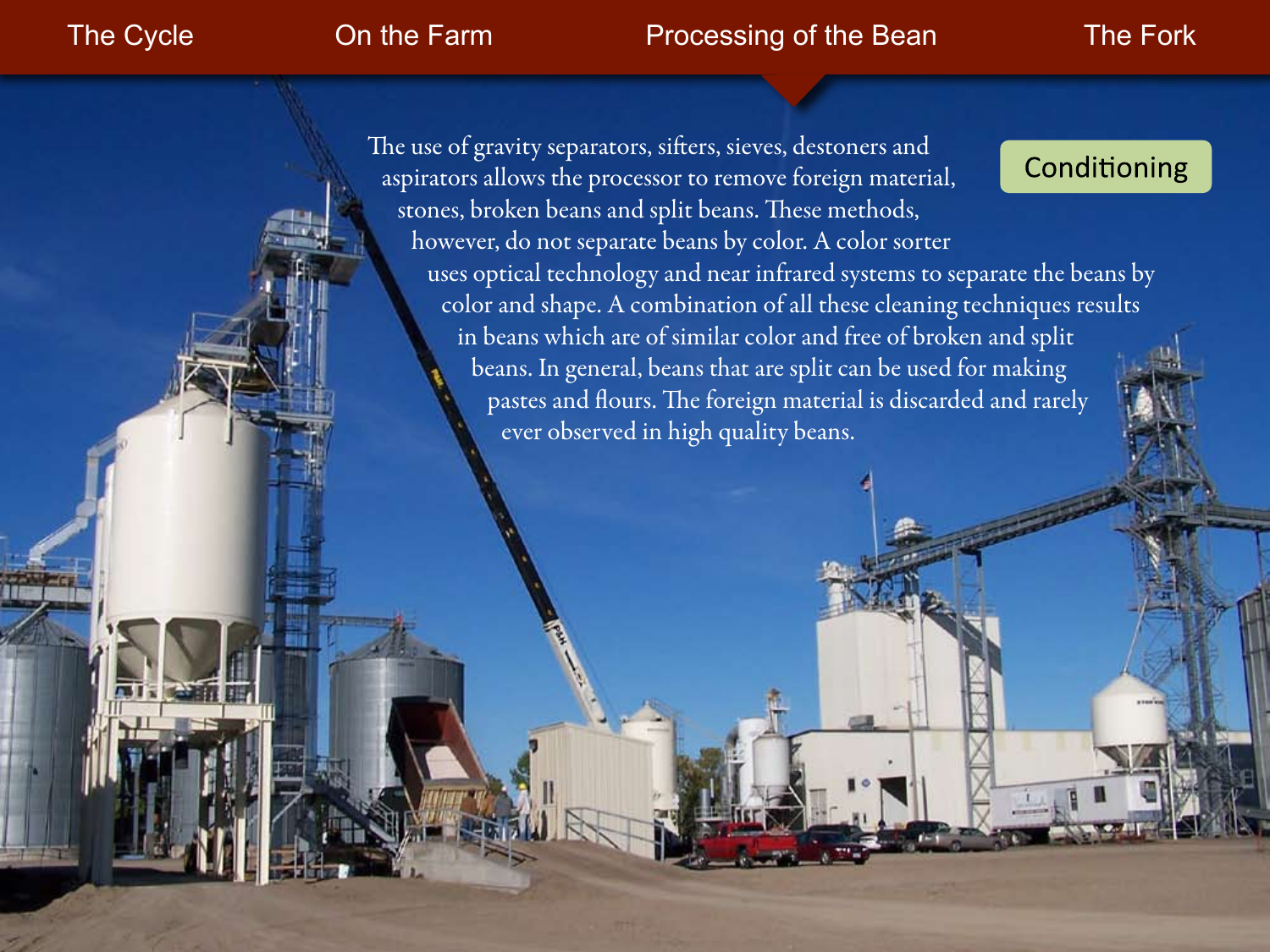![](_page_12_Picture_0.jpeg)

Conditioned beans are first inspected prior to entering the bean processing plant. Once approved, they are then washed in the case of a cooked bean product, blanched, placed in cans and then brine (i.e. salt solution) or other sauce, such as chili. The cans are sealed and then placed in a retort for canning using high temperature and pressure. The finished products are shelf stable canned beans with or without sauces. Some canned products require that the bean be cooked and ground into a paste. The paste would be placed in cans, sealed and then thermally processed with a retort. Refried beans and bean paste are just two of the products that would be processed in this manner.

![](_page_12_Picture_2.jpeg)

Inspection of beans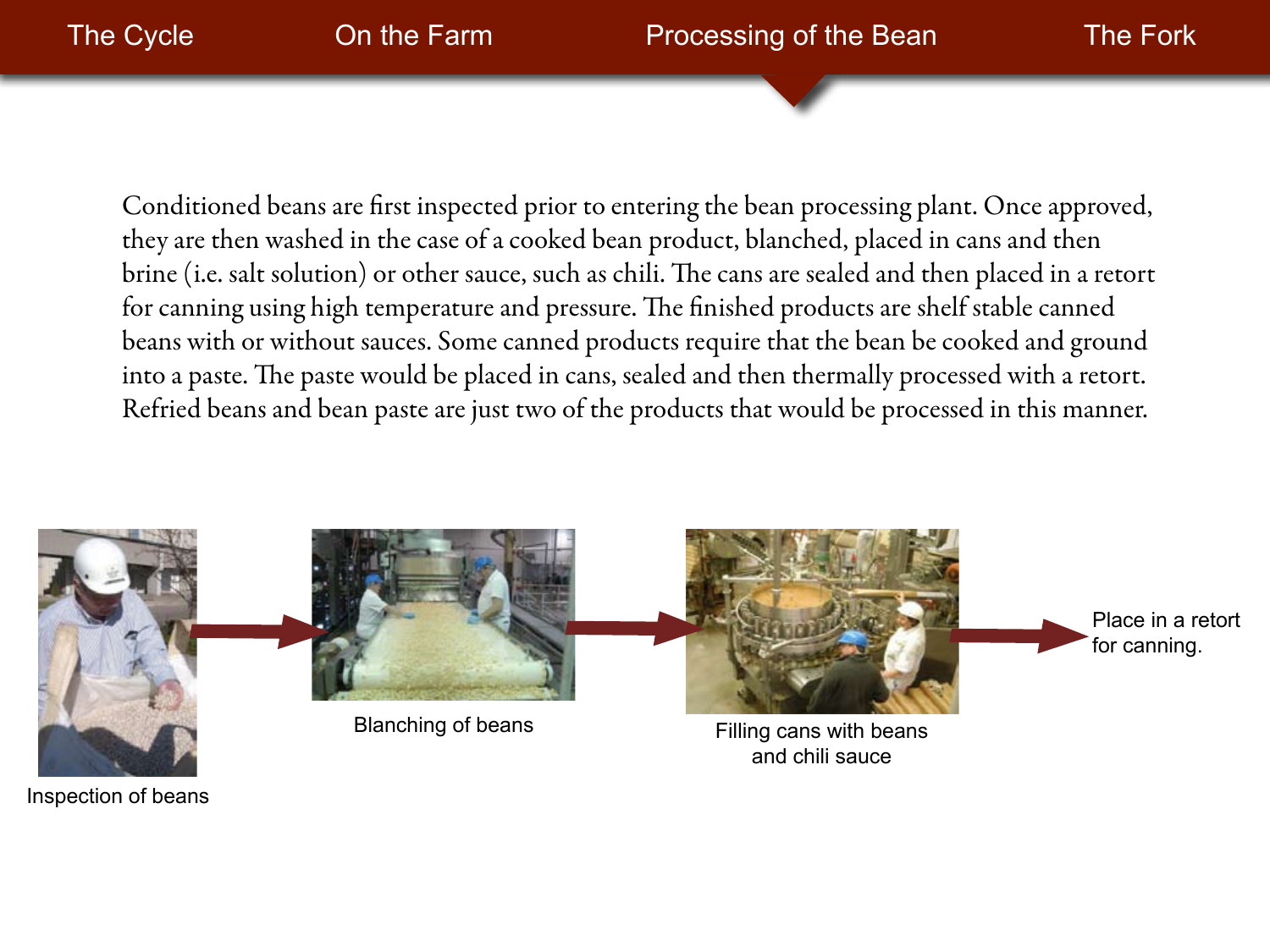### The Cycle **Charle Cycle** On the Farm **Processing of the Bean** The Fork

Bean flours can be prepared using several methods. The flow chart below demonstrates that during the process a heating step is necessary to inactivate enzymes that might later affect quality. There are two basic approaches used to make bean flour. One is the pre-cook method whereby the beans are blanched and dried prior to being made into a flour. An alternative method is to grind the beans into a flour and then apply a heat treatment. In this case, the bean flour is not a precooked flour. Raw bean flours are seldom used by the industry as the bean flour can undergo off-flavor formation during storage in 3-4 months. Bean flour can be processed into breakfast and snack food products, as well as a texturing ingredient in tortilla chips, baked products and pasta. Processed **Products** 

![](_page_13_Figure_5.jpeg)

Preparation of bean flours using a grinding step prior to heating.